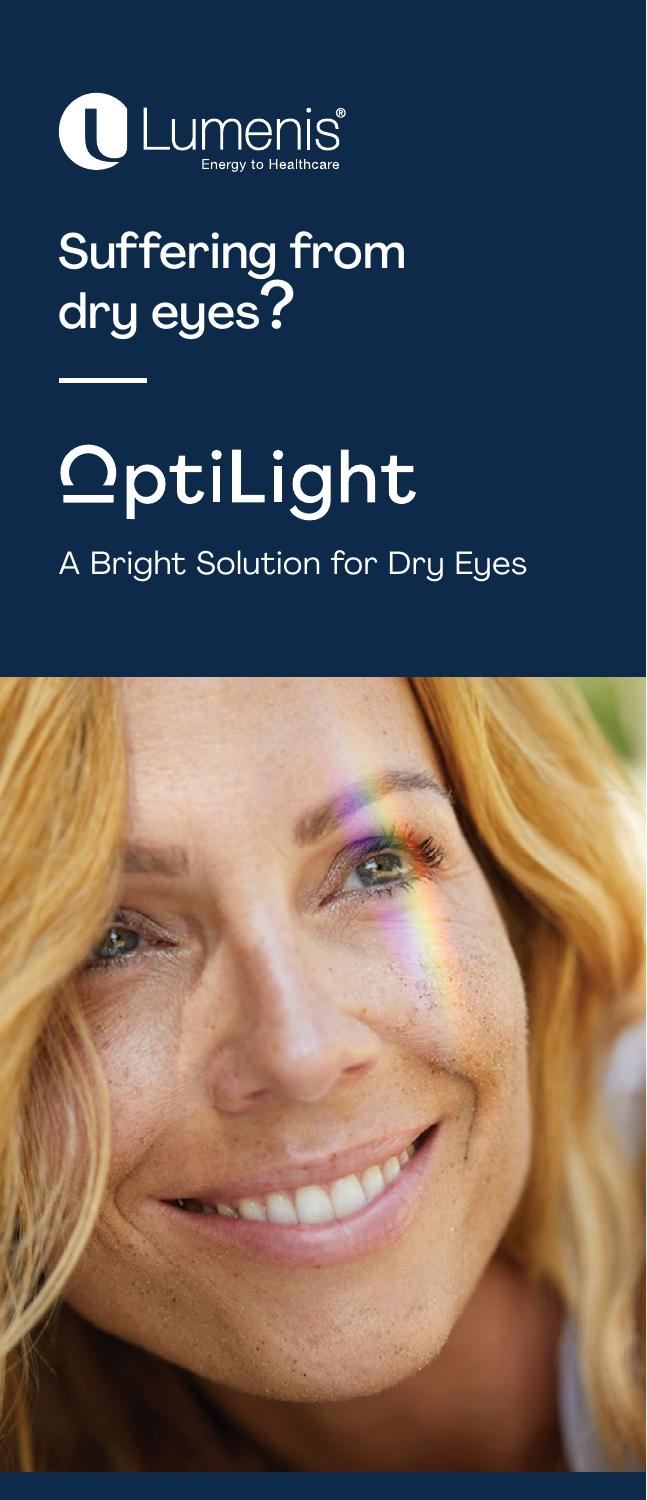# Suffering from dry, itchy, red or burning eyes?

You are not alone. Between 30 to 40 million Americans are estimated to suffer from Dry Eye Disease.

Meibomian Gland Dysfunction (MGD) is considered a leading cause in Dry Eye Disease, accounting for about 86% of cases. \*

Dry Eye Disease due to MGD can have a significant impact on your quality of life, leading to foreign body sensation, pain, blurry vision, dry or watery eyes.

We know how tough and frustrating this can be – and you deserve a solution.

OptiLight – A Bright Solution For Dry Eyes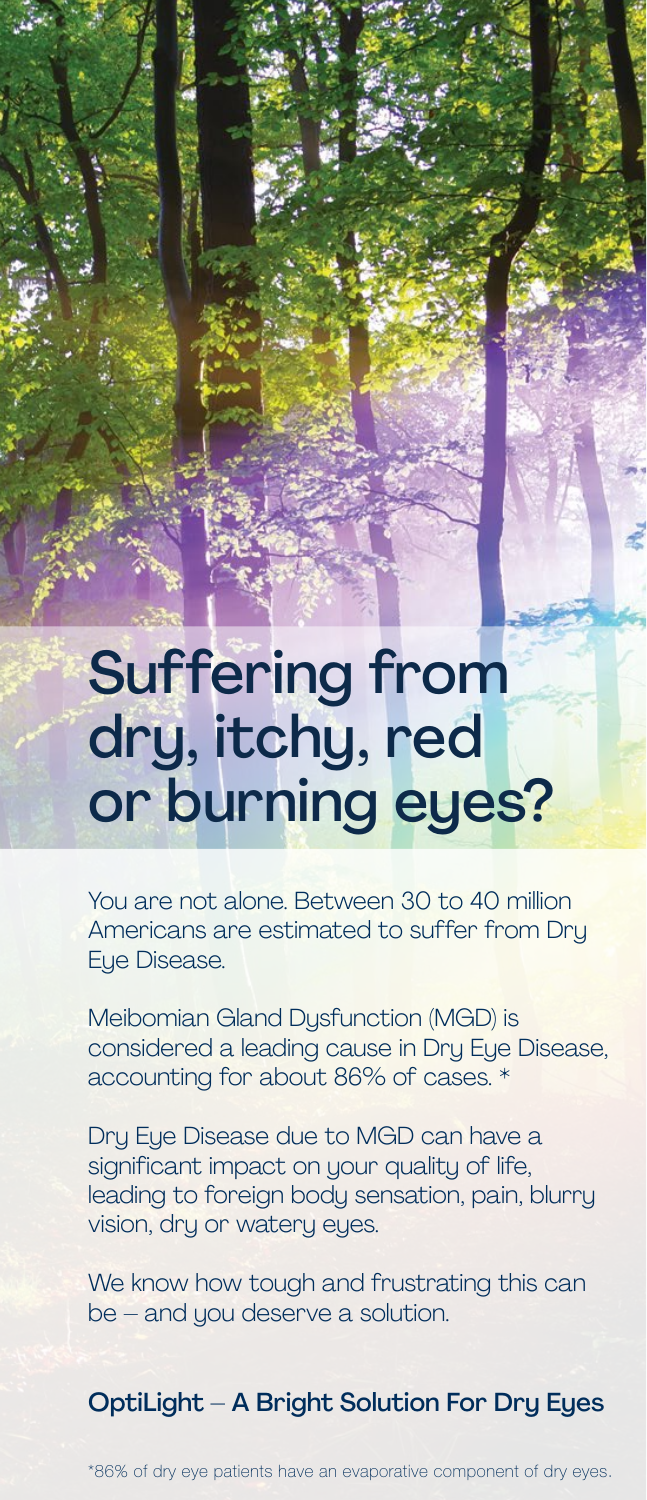### The first and only IPL FDA approved for dry eye management

OptiLight with Lumenis patented Optimal Pulse Technology uses precise, intense broad spectrum light to address the inflammation – one of the key underlining factors in dry eye disease due to MGD.

OptiLight was specifically developed to reach the delicate contours of the treated area safely, effectively and gently.

OptiLight sets new treatment standards and helps patients to regain health, control and joy.



compared to control group \*



#### X6.3 More expressible glands

compared to control group \*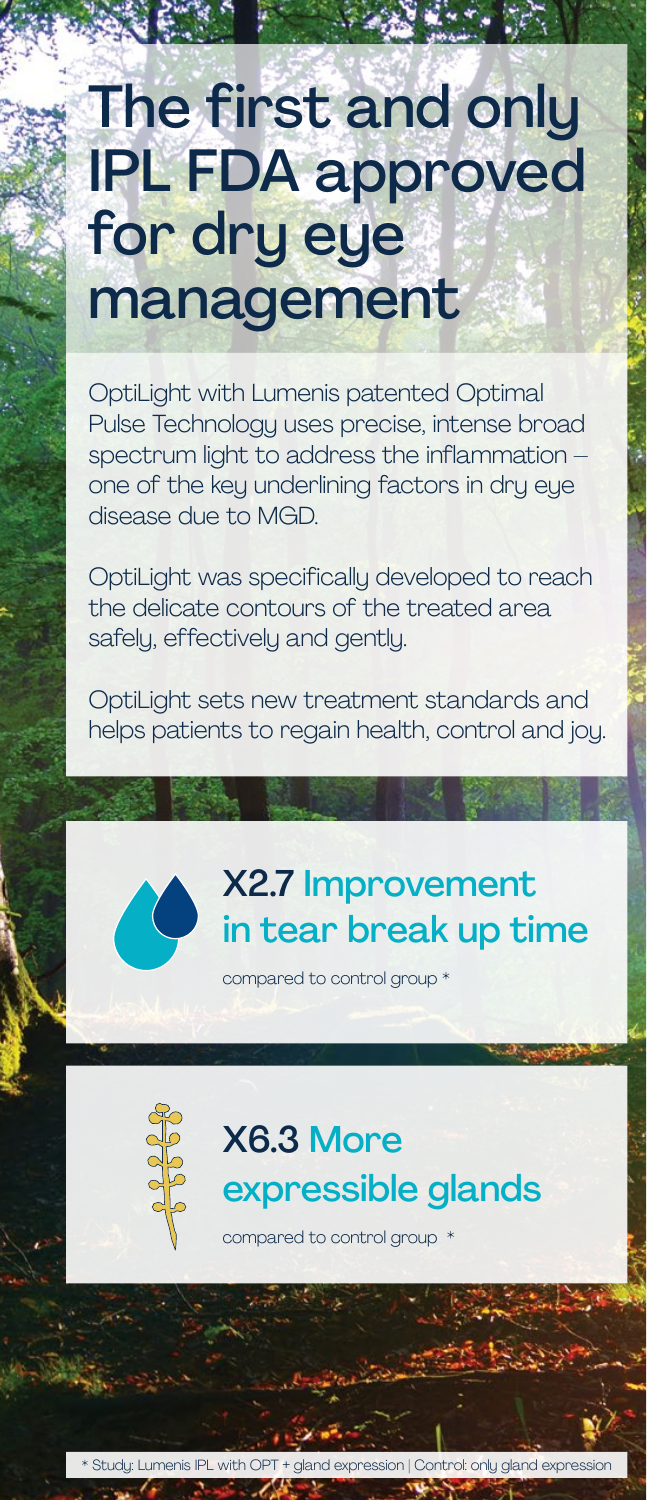# Elevating Dry Eye management

Backed by numerous clinical studies, OptiLight's novel optimal pulse technology (OPT) provides a transformative, safe, and efficacious way to improve Dry Eye disease due to MGD.

The way we treat your eyes is the way we want you to feel; safe, with control, and precision.

#### Optimal results in just a few short sessions

- A course of treatment typically includes 4 sessions spaced 2-4 weeks apart.
- Each session usually takes only 10-15 minutes.
- During the treatment your practitioner will apply a coupling gel on the treatment area and cover your eyes with shields.
- You may experience a warm sensation as light is applied to the skin, the treatment is gentle with minimum discomfort.
- OptiLight is often followed by Meibomian Glands expression.

**SEG**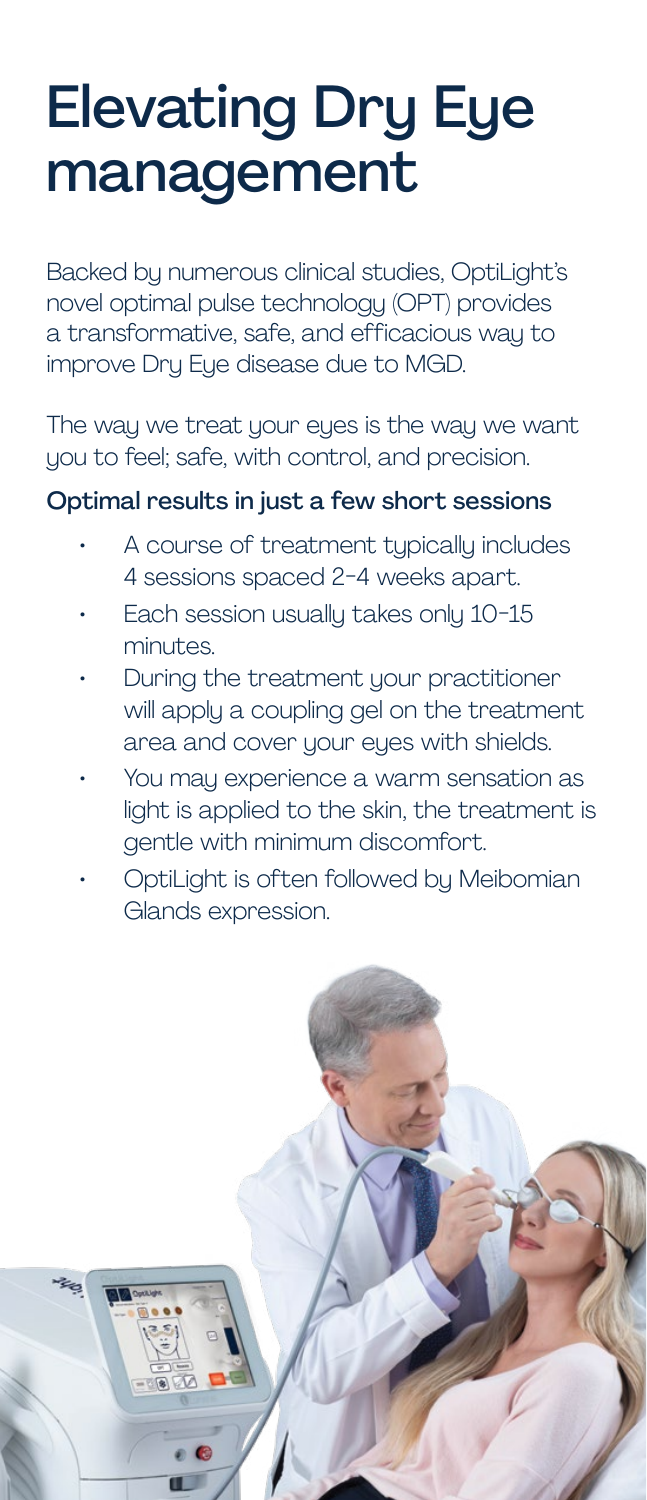OptiLight treatment isn't invasive and is done in the area below the eues

### Gentle, fast, no-downtime

Immediately following treatment, you may experience some redness. This will usually disappear within a few hours.

You can return to your daily activities and apply makeup straight away in most cases. You will be advised to stay out of direct sunlight for a few days and to apply sunscreen.

Patients usually report an improvement after their 2nd or 3rd treatment.

Maintenance treatments are usually recommended every 6-12 months, to ensure the best long term results.